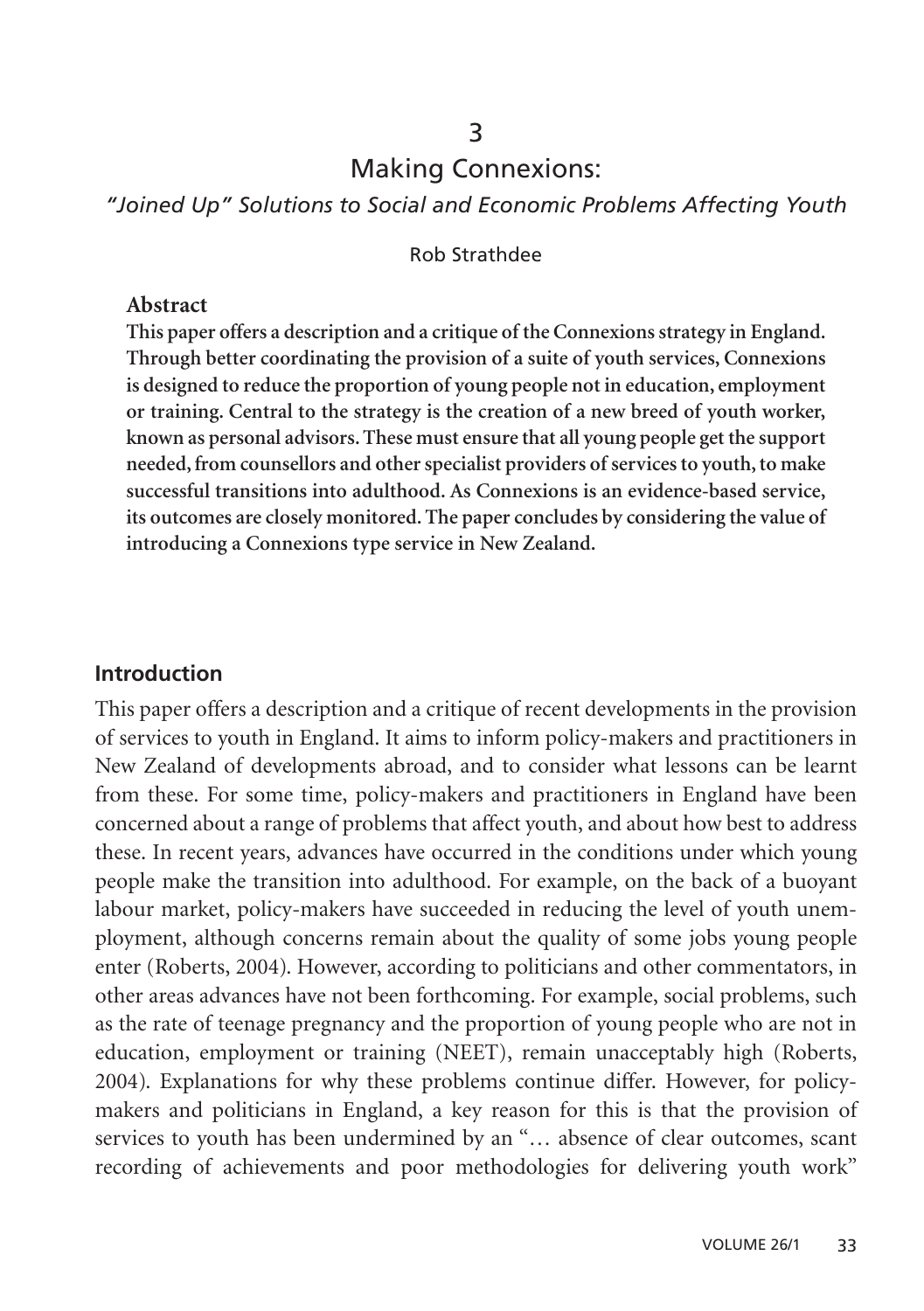(Department for Education and Employment, 2001, p. 10). In addition, the provision of resources remains uneven, not enough support is reaching those most in need, the training and quality of youth workers is patchy, and the retention and recruitment of staff has proved problematic (Twigg, 2002). Finally, although there are specialist agencies and counsellors who work with young people with particular needs, a lack of coordination between these and a lack of ownership of the problem have increased the risk of young people slipping through the gaps in service provision (Twigg, 2002). In sum, according to the state, the provision of services to youth is seen by policy-makers to have been of poor quality.

To improve the quality of services provided to youth, a new service, known as Connexions, has been developed. The Connexions Service is a so-called joined-up service, aiming to bring together under one organisational structure a range of services provided to youth. Central to Connexions is the appointment of approximately 8000 new youth workers, known as personal advisors (PAs). The role of PAs is to work on a oneto-one basis with all young people, to provide mentoring, to assess their needs, and to ensure they get the services needed to make successful transitions into adulthood. The PAs have ultimate responsibility for ensuring that young people get the help they need by coordinating the delivery and the funding of a diverse range of social services. For example, each young person who is identified by their school as needing support is assigned a PA, who must ensure that they get the specialist support they need. All forms of state-funded support given to a young person identified as in need are routed through an assigned PA. Thus, the development of Connexions has brought about major changes in the way counsellors and other service providers work with young people.

To support this development, the Connexions Service has been buttressed with significant financial support. The combination of increased funding and the creation of a new service has arguably increased the status of counsellors and others who work with young people. After a period in which youth practitioners were seen by policymakers and politicians as self-interested and as part of the problem affecting youth, this is a welcome change in direction.

In New Zealand, there are similar problems to those experienced in England. For example, New Zealand has a very high teen pregnancy rate (Dickson et al., 2000), a high rate of youth suicide (Ministry of Health, 2004), and a high rate of youth unemployment (Blaiklock et al., 2002). Moreover, research into the experiences of schoolbased counsellors in New Zealand indicates that there are problems in getting support from some helping agencies, for instance the Special Education Service and Children and Young Persons Service. School-based counsellors report that gaining access to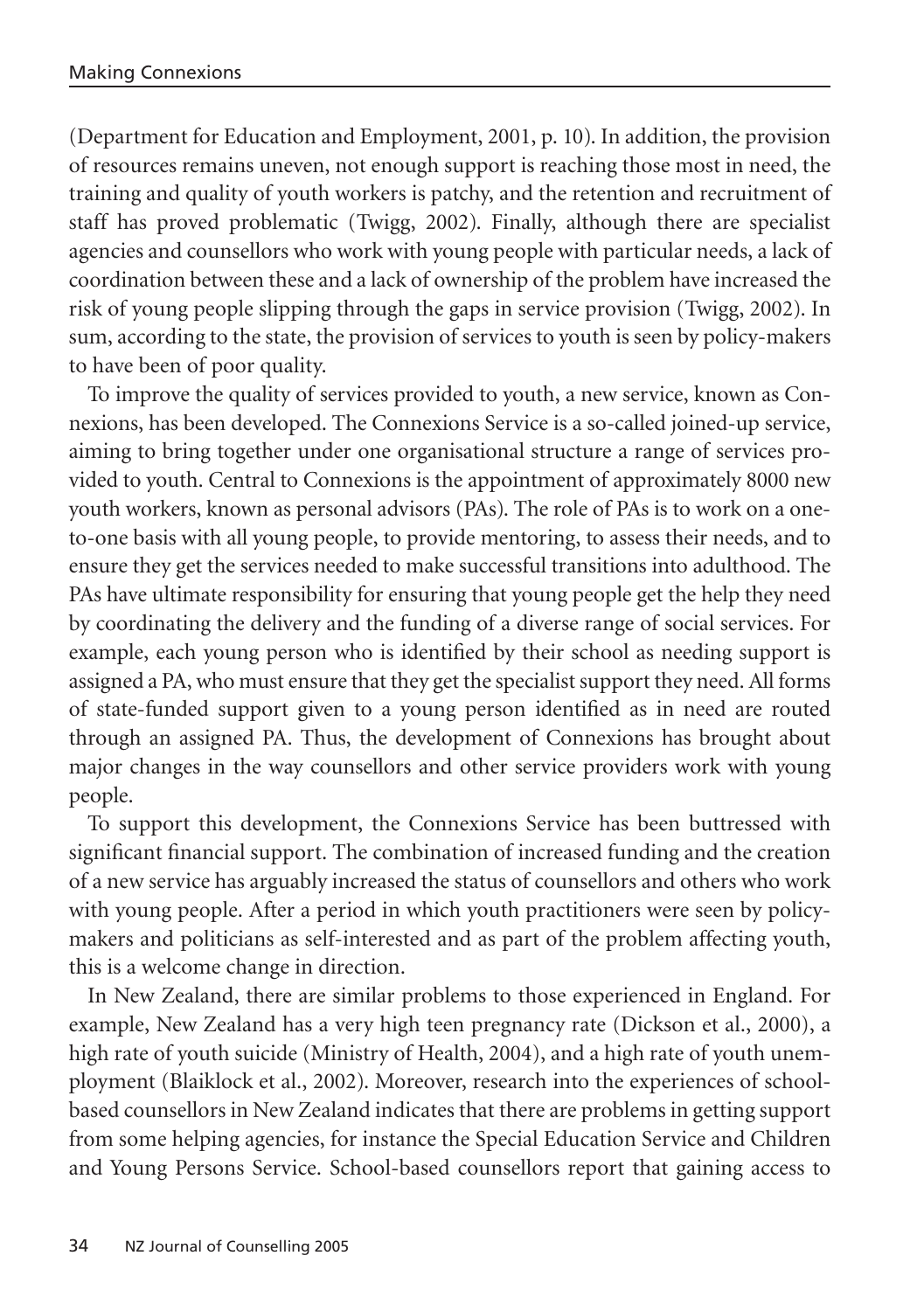specialist services is problematic. In some instances this is because these agencies do not see the young people as coming under their jurisdiction (Manthei, 1999). Other problems in school-based counselling identified by Manthei include a lack of financial resources, a lack of community support, and an atmosphere in schools that is often critical and unhelpful.

If Connexions succeeds, it deserves to be closely scrutinised by policy-makers and practitioners in New Zealand as they face the challenge of reducing social exclusion amongst youth. In this respect, one advantage of the Connexions strategy is that it entails a recognition by the state that counsellors and other helping agencies that work with youth are relevant and ought to be supported with additional state funding. However, as is argued later in the article, this financial recognition has drawbacks. The question for policy-makers and practitioners in New Zealand is whether or not a similar service should be developed in this country.

It needs to be acknowledged at the outset that youth work and counselling are distinct professions. Counsellors and youth workers must obtain differing qualifications before commencing practice, because they work in different ways with youth. For example, youth workers may offer training programmes to groups of young people, while counsellors tend to work on a one-to-one basis with individual clients. Counsellors also tend to focus more on exploring in-depth interpersonal issues. Despite these important differences, however, there is an overlap in their services. For example, youth workers use counselling skills when working with young people, and many counsellors also work with young people in groups and design, develop and deliver programmes for youth. This paper refers to youth workers, counsellors and others who work as youth practitioners. Although some readers may argue for a more nuanced analysis, the aim here is to provide a general account of the impact of the Connexions Service.

To address the issues outlined above, the paper first situates the Connexions Service within New Labour's broader thinking. Secondly, a focus on New Labour's vision for youth practioners is provided. Next, some critical questions about the Connexions strategy are raised. Then the impact of Connexions is examined on the basis of evidence from official evaluations and independent research. The paper concludes by examining what New Zealand can learn from the development of Connexions.

### **The Third Way and youth practice**

The origins and policies of New Labour in the UK and the Labour-led coalition in New Zealand have been widely debated (see Strathdee, 2003; Thrupp, 2001). The basic features of their approaches are noted here as a way of explaining the heritage of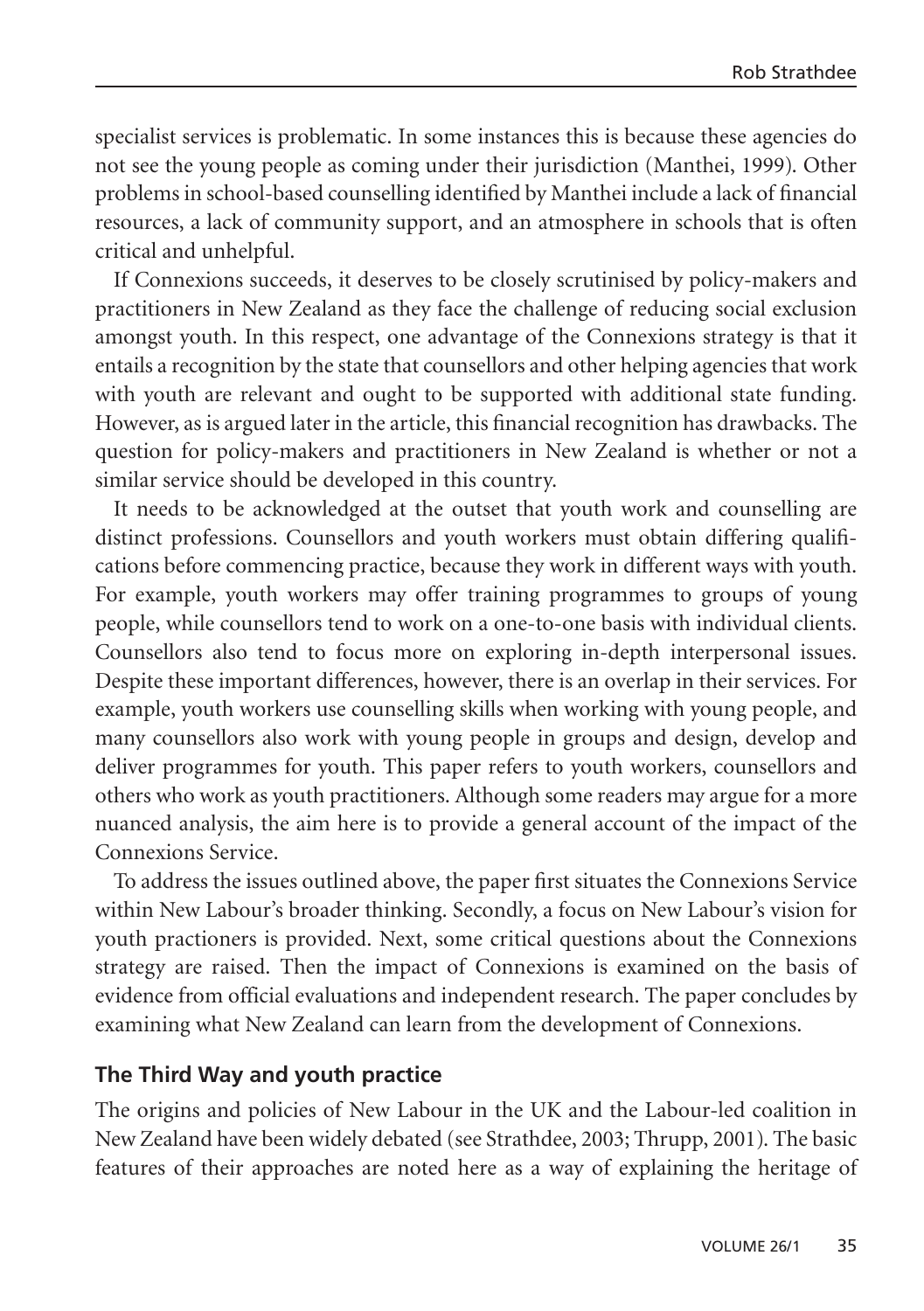Connexions. A central claim of Third Way thinking is that the neo-liberal policies of Margaret Thatcher in the UK and Roger Douglas in New Zealand failed to deliver the promised social and economic rewards. As a result of these policies, economic inequality grew and social problems, for instance youth drug abuse, remained. Third Way governments similarly believe that the old social democratic approaches to administration of the public sector, in which the state simply provided resources to service providers and received little, if any, account of the outcomes produced, is also outmoded. Instead, New Labour and the Labour-led coalition believe a third way can be steered between the market policies of the right and the state interventionist approach of the old left. A central criterion for determining when state intervention is required is whether economic markets have the capacity to solve the problems at hand. Essentially, politicians and their policy-makers must judge whether market strategies, state intervention or some combination of these is the best way to address social and economic problems. Brown (2003, pp. 5–6) writes that New Labour rejects "… the left's old, often knee-jerk, anti-market sentiment, to assert with confidence that promoting the market economy helps us achieve our goals of a stronger economy and a fairer society". In some areas of the economy, for instance fiscal policy, Third Way administrations have followed the course steered by their neo-liberal predecessors. In addition, they have followed a neo-liberal course by attacking welfare beneficiaries and by emphasising the importance of obtaining paid employment as a key method of improving social and economic outcomes.

They have also continued utilising neo-liberal methods of funding the provision of services to the public. Of significance here is the use of contractualism, service-level agreements and outcomes-based funding. These are seen as key methods for improving the quality of services provided. For some time, these approaches have been used to provide publicly funded services in areas such as road construction and refuse collection. However, their use in the provision of social-welfare related services is more recent. Although there is variation in the use of outcomes-based funding between programmes operating in different sectors, the underpinning premise is that agencies have agreed levels of service provision and agreed targets to achieve to secure further funding. For example, the New Zealand Youth Training programme requires a set proportion of young people to be placed in employment before further funding is made available to training providers.

Although New Labour has maintained the thrust of previous neo-liberal policies, in some areas they argue that market strategies cannot in themselves deliver the promised social and economic objectives. A good example of an area where state intervention is required is in education and youth services. In these areas, market policies have not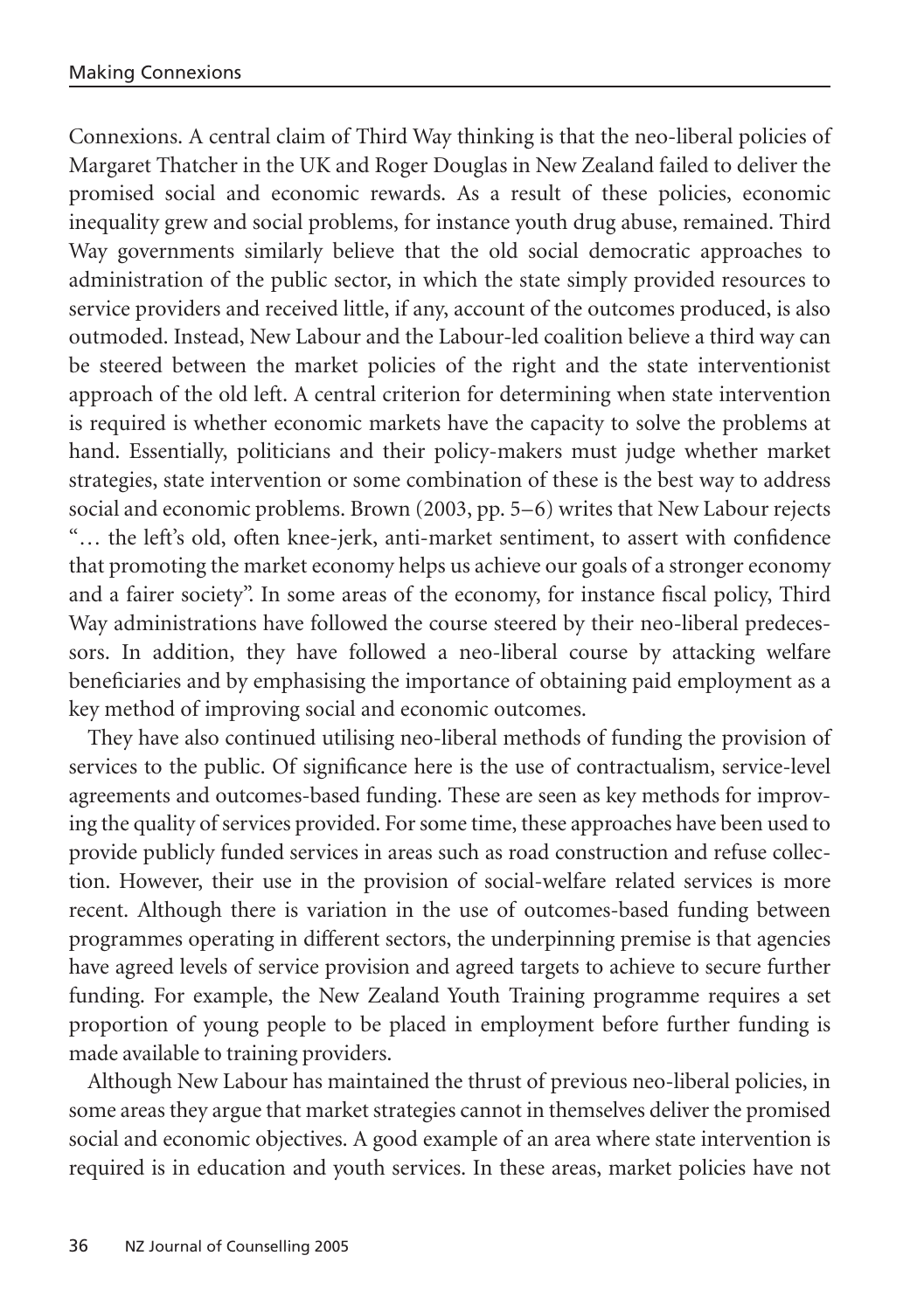solved social and economic problems, as noted above, nor have they increased educational standards. In addition, neo-liberal policies have failed to create clear pathways for some, from school into the labour market and then into adulthood. For example, neo-liberal policies are premised on the belief that unemployment is a natural outcome of the functioning of markets (Brown & Lauder, 2001). This has increased the work of counsellors who have had to deal with the resulting social problems. According to the Third Way, creating clear pathways into adulthood requires a different kind of state intervention. This does not signal a return to state planning, but rather acknowledges that "what works" should drive policy development. This means that new forms of state intervention can be deployed, in which particular economic and social goals are targeted through a combination of state and market strategies. This has given rise to a new vision for those who work with youth.

# **A new vision for youth work**

A good example of the Third Way approach in England can be found in the area of youth services. New Labour successfully argued that too many young people were slipping through gaps in service provision and not receiving the help they needed to make successful transitions into adulthood. For example, it was felt by policy-makers and politicians that although some service providers were doing a good job with their caseloads, there were too many people that no-one was taking responsibility for (Twigg, 2002). Connexions, and PAs in particular, are an attempt to rectify this through creating a new "front-line" service for all youth. The extent to which Connexions can be seen as a truly new service can be questioned, since many PAs are former careers counsellors and continue to provide careers advice. However, the PAs' mandate is broader than that of careers advisors, and they must work in schools and in the community with young people to ensure they get the diversity of services needed to make successful transitions. In doing so, the role of PAs is to coordinate the delivery of service or to join up service providers, and PAs are ultimately legally responsible for ensuring that no young person slips through the gaps and misses out on receiving necessary services.

Although the service is promoted as being freely available to all, three levels of need have been identified and clear targets of service provision have been established. The policy documentation states that the majority of young people in level one, approximately 60 percent of young people, ought to make successful transitions into adulthood by accessing advice about career and training options through a new phone- and internet-based service, known as Connexions Direct. Young people in level two, approximately 30 to 40 percent, comprising those "at risk" of underachieving or disengaging from education and training and those with barriers to learning,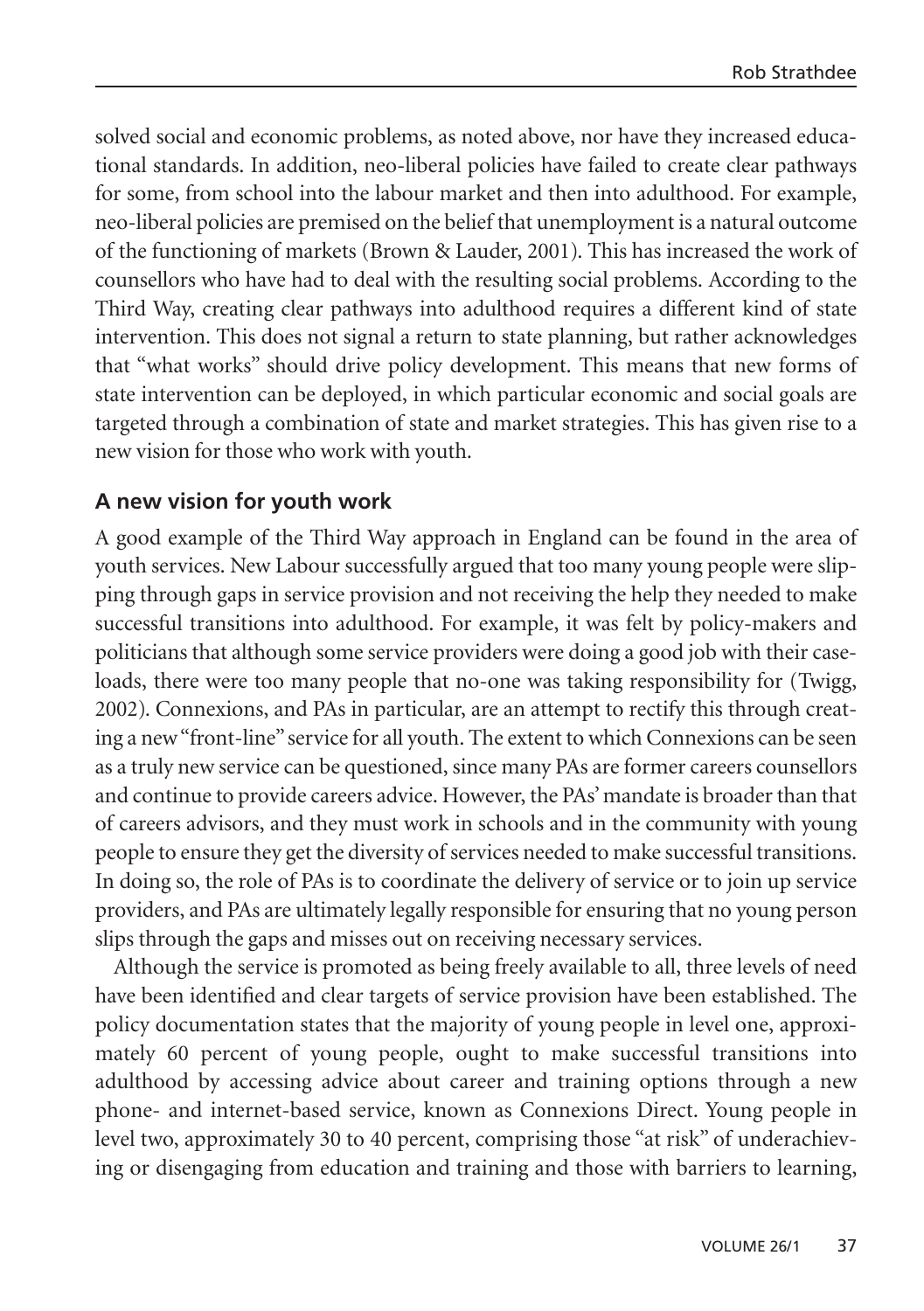for instance learning difficulties or disabilities, are deemed to require more support. This requires more intensive assistance from PAs to ensure that these young people get the support needed from other specialist agencies. Finally, young people in level three, approximately 10 percent, are thought to face severe and complex barriers to participation.

Consistent with the Third Way's support of outcomes-based funding, Connexions has been developed as an evidence-based service. This means that measurable outcomes are closely monitored to ensure value for money. In this respect, PAs are in charge of daily activities; however, their performance is carefully measured against clearly specified targets. There are unique targets for the Connexions Service. While some of these are "cross cutting", or apply to more than one agency, others are agencyspecific. Establishing clear targets for the service is deemed necessary in order to measure improvements in performance and to help identify best practice. However, Stephen Twigg (2002), the British Member of Parliament for the Labour Party and Parliamentary Under Secretary of State Schools, has pointed out that reducing the proportion of young people NEET will be the key measure of the effectiveness of Connexions. Thus, by 2006 the Connexions Service will need to prove it is making a quantitative difference in the lives of young people. As noted, the main measure of effectiveness will be the impact of the service on the proportion of young people NEET. Thus, effectiveness is measured narrowly in terms of the proportion of young people in employment, education and training.

While policy-makers have been introducing new sources of encouragement for youth practitioners to adopt practices that reduce the proportion of young people NEET, young people themselves have not been ignored. In this respect, a new allowance, known as the Education Maintenance Allowance, has been introduced. This offers young people financial incentives for remaining in education and obtaining qualifications. In addition, a "Connexions card" has been developed to record the learning, work-based training and voluntary activities undertaken by young people. For example, the card provides a way to record school attendance. Young people receive credit points on their cards for virtuous activities, which can be redeemed for goods advertised and discounts on other products via the Connexions website.

# **Some critical questions about Connexions**

The deployment of new technologies of governance, in which outcomes-based funding is used to better direct the practices of those who work with youth, for instance through Connexions, has been a major source of debate. For some, the introduction of outcomes-based funding and performance targets represents an attack on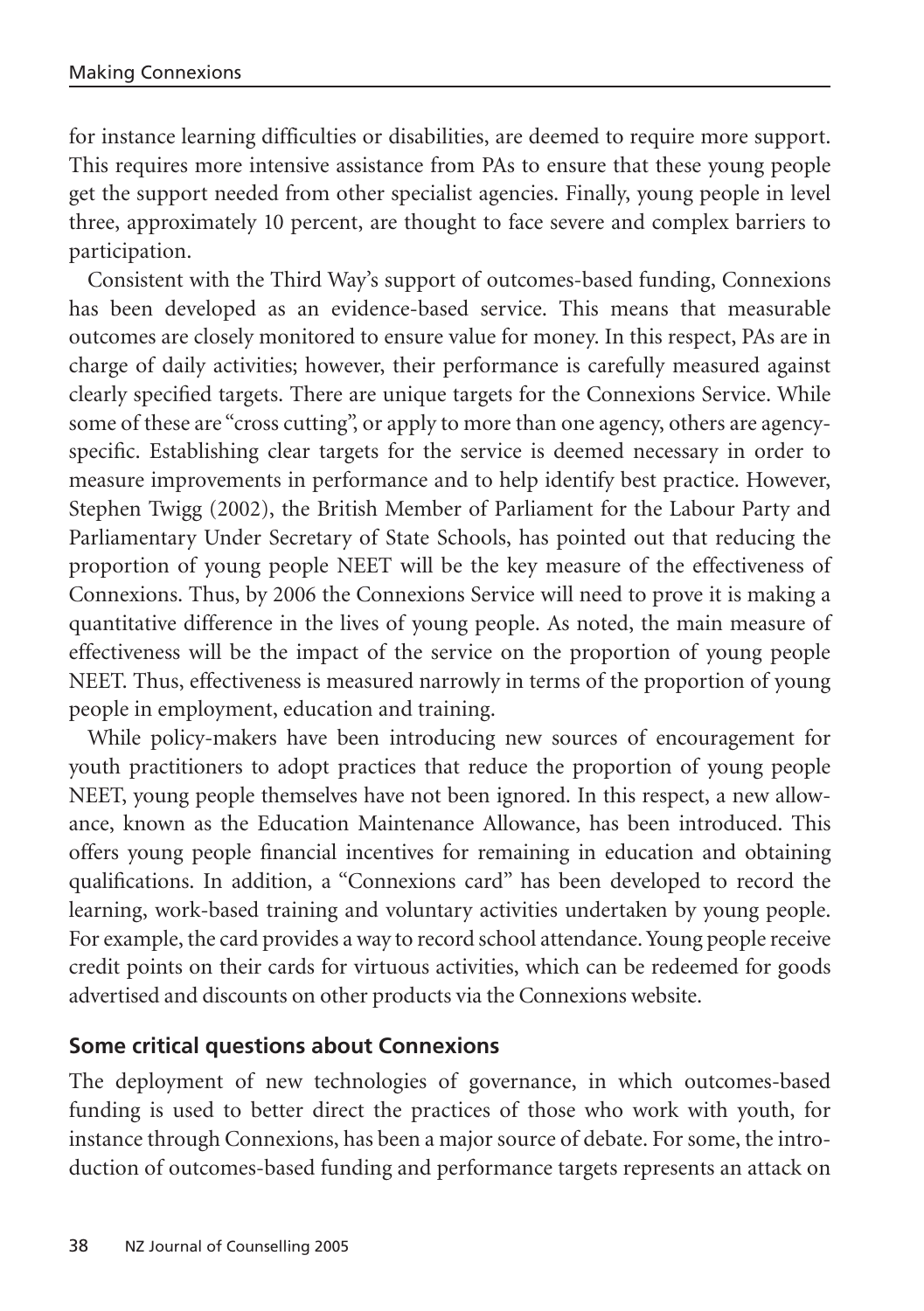the foundations of youth work and counselling. For example, in a critique of the Connexions Service, Smith (2002) argues that the strategy promotes a narrow view of youth work, as merely delivering predetermined state-driven outcomes. Thus, in general, the introduction of performance measures may have a deleterious impact on those working with youth by reducing their ability to develop meaningful and perhaps effective relationships with certain groups of young people. The purpose of the relationship becomes corrupted by externally imposed objectives. Both counselling and youth work have traditionally been concerned with providing assistance to young people that is not conditional on their adopting particular behaviours (Hall, 2003). Counsellors form relationships with their clients in order to help them identify changes they want for themselves, not to impose changes mandated by the state. Indeed, counsellors would argue that if they are perceived as working for an authority, their relationships with their clients will be damaged, if not destroyed. More generally, it is argued that youth work is a much broader concern than simply achieving predetermined outcomes, and its central benefits cannot be easily identified (Smith, 2002). Typically, youth practitioners have begun exploring the needs and interests of young people in the process of developing ongoing relationships with youth. However, under outcomes-based funding this relationship is disrupted by the need to meet state goals. In the new approach, whether or not state goals are congruent with those of young people, youth practitioners face losing their own jobs if they do not produce the purchased outcomes (Strathdee, 2005). Thus, outcomes-based funding is also a technology designed to change the behaviours of those who work with young people.

A further outcome of the new approach is that it leads to the development of new forms of selection in the delivery of services to youth. Indeed, the hardest to help are more likely to miss out on receiving necessary help because the investment required outweighs the returns. Accordingly, youth practitioners are forced to focus on meeting quantitative targets irrespective of the quality of the service they deliver (McDonald, 2002). For example, youth practitioners may be able to demonstrate improvement in the lives of the young people they have helped, but because these outcomes are not recognised in the funding arrangements they remain unrewarded. Some argue that if agencies continue to deliver welfare-related services to youth they must meet the needs of the target population, more or less unconditionally (Smith, 2002). In the alternative, providers limit support and account for expenditure by demonstrating outcomes of service; however, this will exclude some clients from receiving support they need (Short & Mutch, 2001), with those most likely to produce the purchased outcomes getting support. For example, in New Zealand there is evidence of this occurring both in the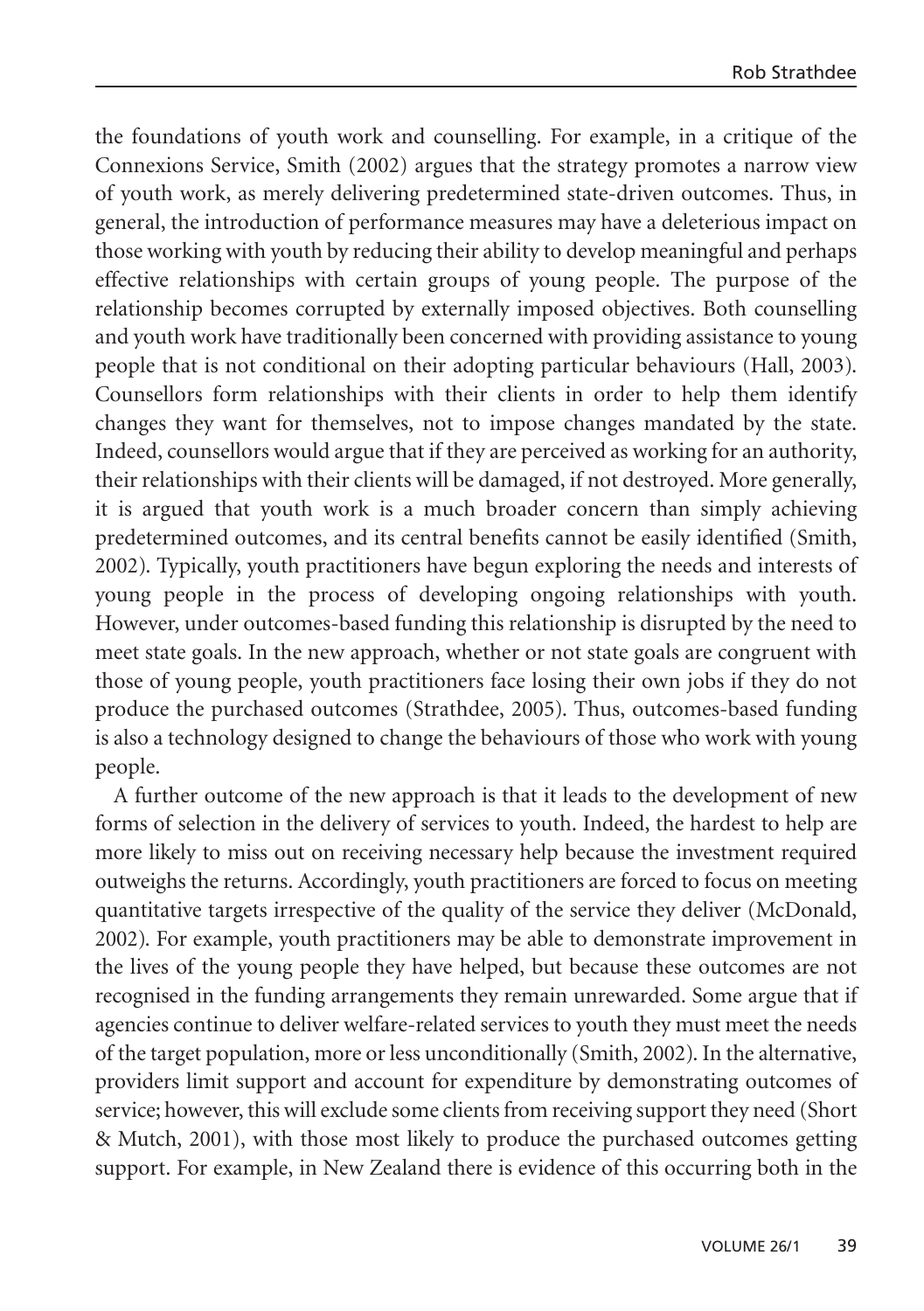programmes for youth deemed as excluded, such as Youth Training, and in general programmes, for instance the Modern Apprenticeship Scheme (Strathdee, 2005). In turn, this has raised questions, particularly within community service organisations, about whether the practice and activities that the state sponsors are consistent with the underlying values of these organisations and the individuals working work within them (Strathdee, 2005).

# **Evidence of Connexions' impact**

The newness of the Connexions strategy means that little research into its impact has been undertaken. However, this situation will improve over time as the agency responsible for the strategy, the Department for Education and Skills, looks closely at its impact. To date, the best source of evidence comes from a National Audit Office (NAO) evaluation (National Audit Office, 2004). The major findings of this evaluation are reported below.

Overall the NAO evaluation reflects very favourably about the impact of the Connexions strategy, which is on course in meeting its objective of reducing the proportion of people aged 16–18 who are NEET. On the back of an encouraging youth labour market, the proportion of young people NEET fell by 8 percent between November 2002 and November 2003 in the first two of the three phases in the service roll-out. After accounting for the newer phase three roll-out, the overall reduction in those NEET is 3 percent. The report suggests that initial inroads were greatest where the proportion of young people recorded as NEET was the highest.

The quality of information about the NEET cohort has also increased as a result of the data-gathering activities of Connexions staff, and much more is known about the size of the problem and the kinds of issues they face. In addition, although the evaluation does not provide any detail, there is some evidence that the focus on participation targets detracts from other valuable work that PAs are doing. In sum, the report concludes that the Connexions strategy has made good progress and looks set to reach its target.

However, there is still a risk that some young people are missing out on support, which is a point that resonates with other research. For example, Britton et al. (2002) argued that Connexions was not able to effectively reach the hardest to help, that there was a tendency for PAs to work with those who were most visible and more easily assisted. Indeed, the report indicates that not all young people can be helped, and that the amount of investment needed for those with multiple barriers to participation may not be worth the returns, as presently defined.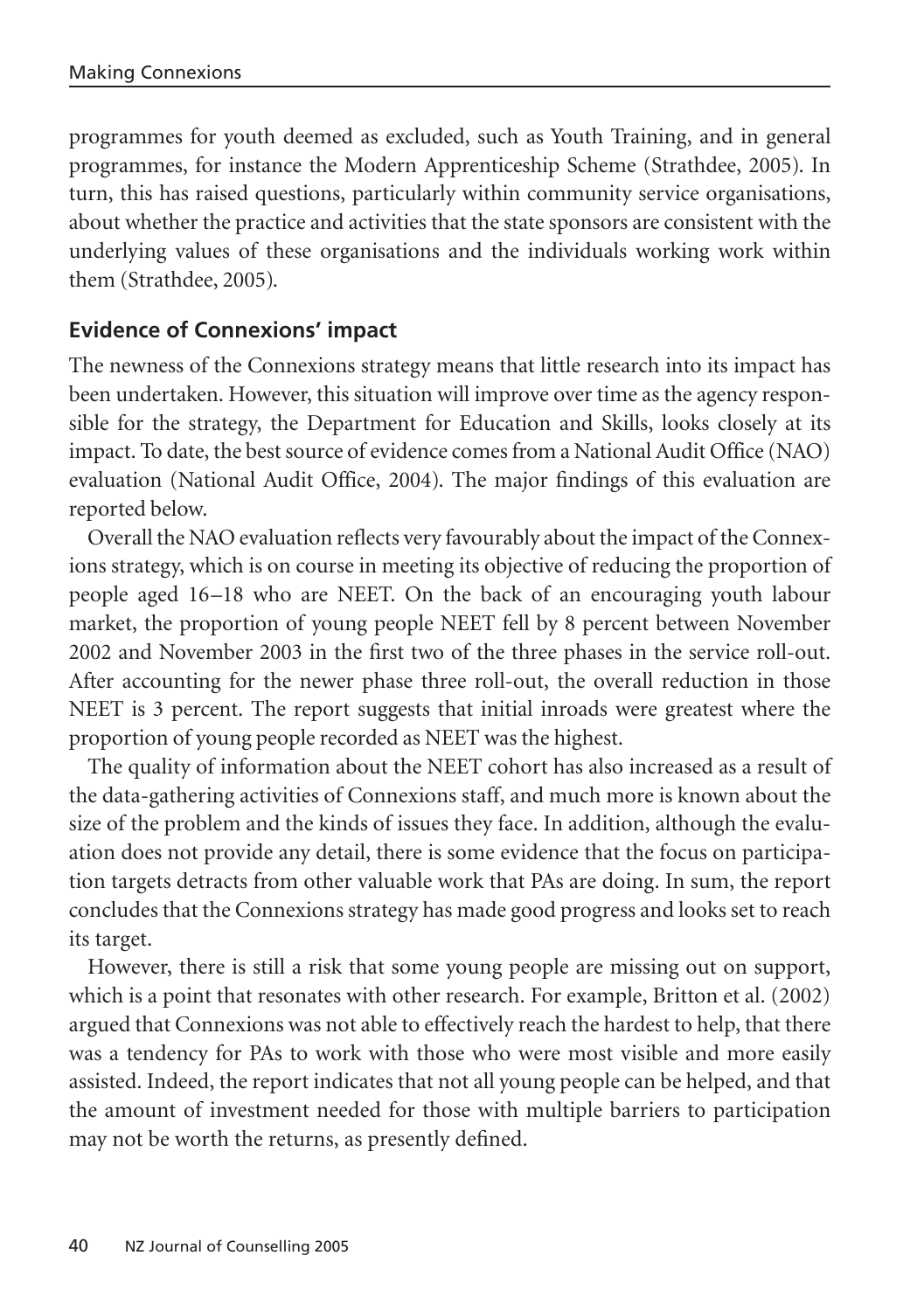## **Making Connexions in New Zealand**

Although Connexions will need to be carefully examined once it has had time to consolidate, from the initial assessment it is clear that, on the back of a strong youth labour market, it has helped reduce the proportion of young people who are NEET. Of course, any decline in the youth labour market could make achieving targets more difficult. And it is not possible to say with great certainty how much of the decline is due to Connexions and how much to changes in the labour market. Nevertheless, the initial assessment is encouraging, and it is likely that policy-makers and politicians will continue to support the strategy. However, whether or not youth practitioners should support the introduction of a similar service into New Zealand is a more difficult question. On the one hand, the development of Connexions means that there will be a substantial increase in funding for those who work with youth and can improve their lives. It has also led to the creation of a new breed of youth workers who can enhance the work of other youth practitioners. For example, by coordinating the delivery of services, PAs undertake tasks that allow counsellors to better concentrate on their core roles.

On the other hand, access to these resources comes at a cost. Arguably, the introduction of targets to better control the outcomes of state interventions de-professionalises the work of youth practitioners and reduces their autonomy. At the same time, the aims of the young people themselves can easily be marginalised in the pursuit of targets. Through a process of "management by numbers", outcomes-based funding can also be used to drive down the cost of service provision, while increasing compliance costs and workloads. The view that youth practitioners can provide a solution to problems that originate beyond schools and their communities is also flawed. In this respect, the discourse associated with the Connexions strategy echoes that promoted by the previous neo-conservative administration, in which youth subcultures were seen as pathological and in need of treatment to bring them into line. At the heart of the dilemma is that Connexions comes to youth work from a deficit perspective. Accordingly, the aim of intervention is to reproduce existing patterns of power and subordination through treating individuals identified as deficient. Elements in the social structure that give rise to existing power relationships are largely ignored as individuals come to be seen as the source of social problems that are not always of their own making.

Such arguments are problematic for those who work on a daily basis with young people who have pressing social and economic issues. When it comes to helping young people, should practitioners allow them to drop out of education and training or out of employment and go on welfare, for example, if this is the direction the individual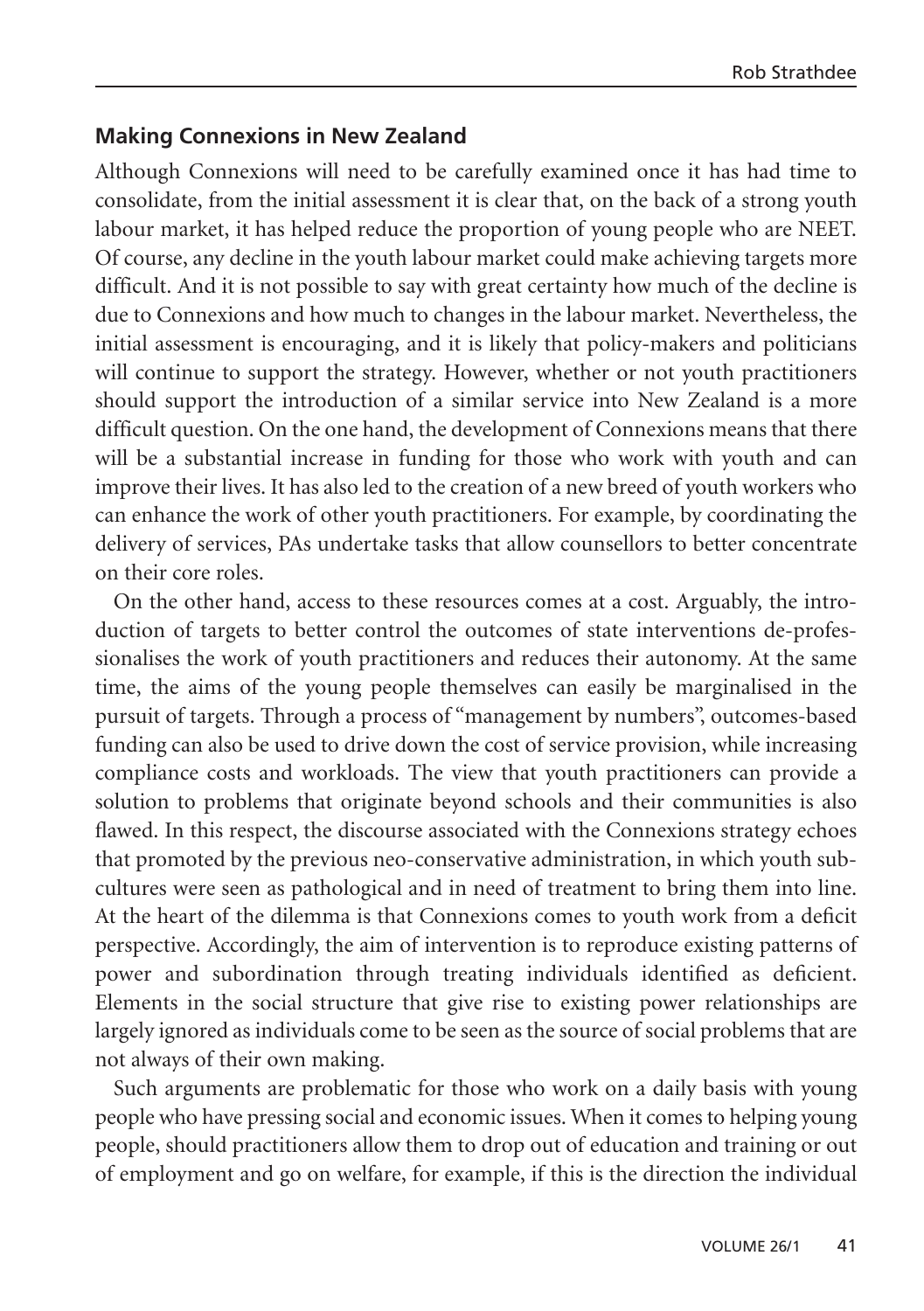wants to take? Similarly, should young people who have developed damaged learner identities be allowed to leave education and training even though this may reduce a provider's performance as measured through "official" methods? Many youth workers and most counsellors would answer in the affirmative to such questions. The risk in adopting a Connexions-type approach, or indeed any outcomes-based approach, is that advice of this kind creates a tension for providers. That is, do they act in the best interests of the individual in need, or in the short term interests of the state?

Despite the presence of such dilemmas, practitioners should not be afraid to embrace reforms like Connexions, which are based on meeting predetermined targets. One reason for this is that practitioners should be able to demonstrate the benefits of their profession. Indeed, practitioners currently assess client needs throughout the course of their work, and help their clients make judgements about the level of progress made. To be sure, many of the beneficial outcomes of youth practitioners' work are not easily measured and moves to rigidly enforce narrow measurable outcomes, such as those found in the Connexions strategy, should be resisted. However, given the support of outcomes-based funding and the professional responsibility to assess the impact of one's practice, there ought to be room to focus on outcomes. Indeed, the availability of a new organisational structure that better coordinates the delivery of service could greatly improve the work of youth practitioners, such as counsellors, who largely undertake this role unassisted.

One way forward is to embrace an outcomes focus but to remain within the professional ethics that have always guided practice. This means remaining attuned to improvements in the lives of young people that youth practitioners, such as counsellors, have facilitated. Although these are not always easily measured, counsellors, for example, could be more proactive in developing measures that demonstrate the value of their service. When linked to strong professional associations this information would perhaps help convince policy-makers and politicians of the value of counselling and other forms of assistance. There is little reason why those who work with youth could not develop ways of demonstrating their effectiveness, especially if a case is made on the basis of sound theory, practice and research. Thus, outcomes-based funding may be the way forward for counsellors to address some of the issues identified in Manthei (1999). However, to work effectively it requires an open dialogue between all parties, including young people themselves. In sum, it requires a partnership between purchasers, providers and their clients.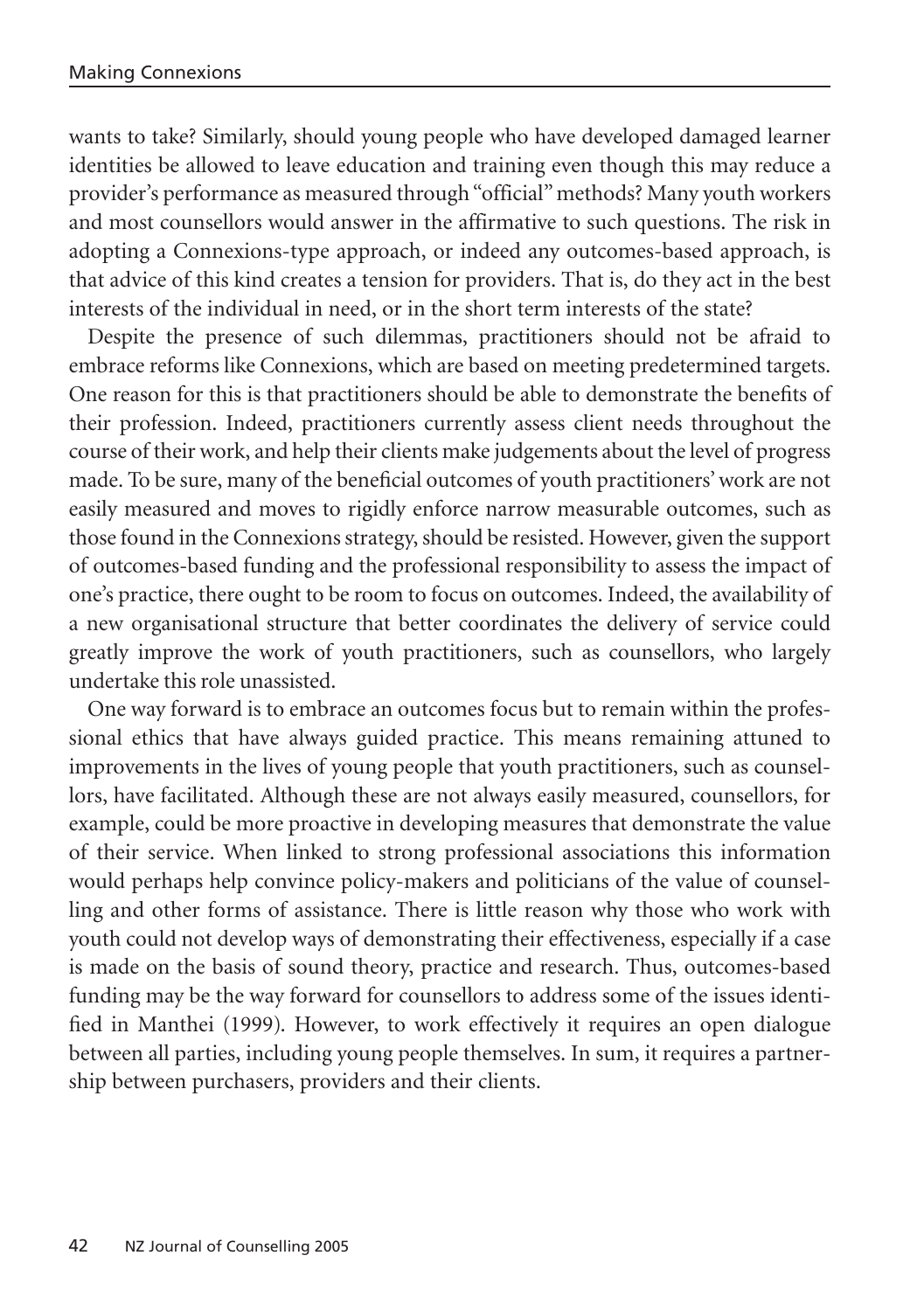#### References

- Blaiklock, A., Kiro, C., Balgrave, M., Low, W., Davenport, E. & Hassall, I. (2002). *When the invisible handle rocks the cradle: New Zealand children in a time of change*. Florence: UNICEF Innocenti Research Centre.
- Britton, L., Chatrik, B., Coles, B., Craig, G., Hylton, C. & Mumtaz, S. (2002). *Missing ConneXions: The career dynamics and welfare needs of black and minority ethnic young people at the margins*. Bristol: The Policy Press.
- Brown, G. (2003). *A modern agenda for prosperity and social reform*. Retrieved 27 August 2004 from http://www.hm-treasury.gov.uk/newsroom\_and\_speeches/press/2003/press\_12\_03.cfm.
- Brown, P. & Lauder, H. (2001). *Capitalism and social progress*. Basingstoke: Palgrave.
- Department for Education and Employment (2001). *Transforming youth work: Developing youth work for young people*. Nottinghamshire: Author.
- Department for Education and Skills (2002). *Transforming youth work: Resourcing excellent youth services*. Nottinghamshire: Author.
- Dickson, N., Sporle, A., Rimene, C. & Paul, C. (2000). Pregnancies among New Zealand teenagers: Trends, current status and international comparisons. *New Zealand Medical Journal, 113*: 241–45.
- Hall, J. (2003). *Mentoring and young people: A literature review*. Glasgow: Scottish Council for Research in Education.
- Manthei, R. (1999). School counselling in New Zealand. *New Zealand Journal of Counselling, 20* (1): 24–46.
- McDonald, J. (2002). Contestability and social justice: The limits of competitive tendering of welfare services. *Australian Social Work, 55* (2): 99–108.
- Ministry of Health (2004). *Suicide facts: Provisional 2001 statistics*. Wellington: Author.
- National Audit Office (2004). *Connexions Service: Advice and guidance for all young people*. London: National Audit Office.
- Roberts, K. (2004). School-to-work transitions: Why the UK's educational ladders always fail to connect. *International Studies in the Sociology of Education, 14*: 203–215.
- Short, P. & Mutch, A. (2001). Exchange, reciprocity, and citizenship: Principles of access and the challenge to human rights in the Third Sector: An Australian perspective. *Social Justice, 28* (4): 114–27.
- Smith, M.K. (2002). *Transforming youth work: Resourcing excellent youth services: A critique*. Retrieved 8 January 2003 from www.infed.org/youthwork/transforming\_youth\_work\_2.htm.
- Strathdee, R. (2003). The "third way" and vocational education and training in New Zealand. *Journal of Educational Enquiry, 4* (1): 16–34.
- Strathdee, R. (2005). *Social exclusion and the remaking of social networks*. Aldershot: Ashgate.